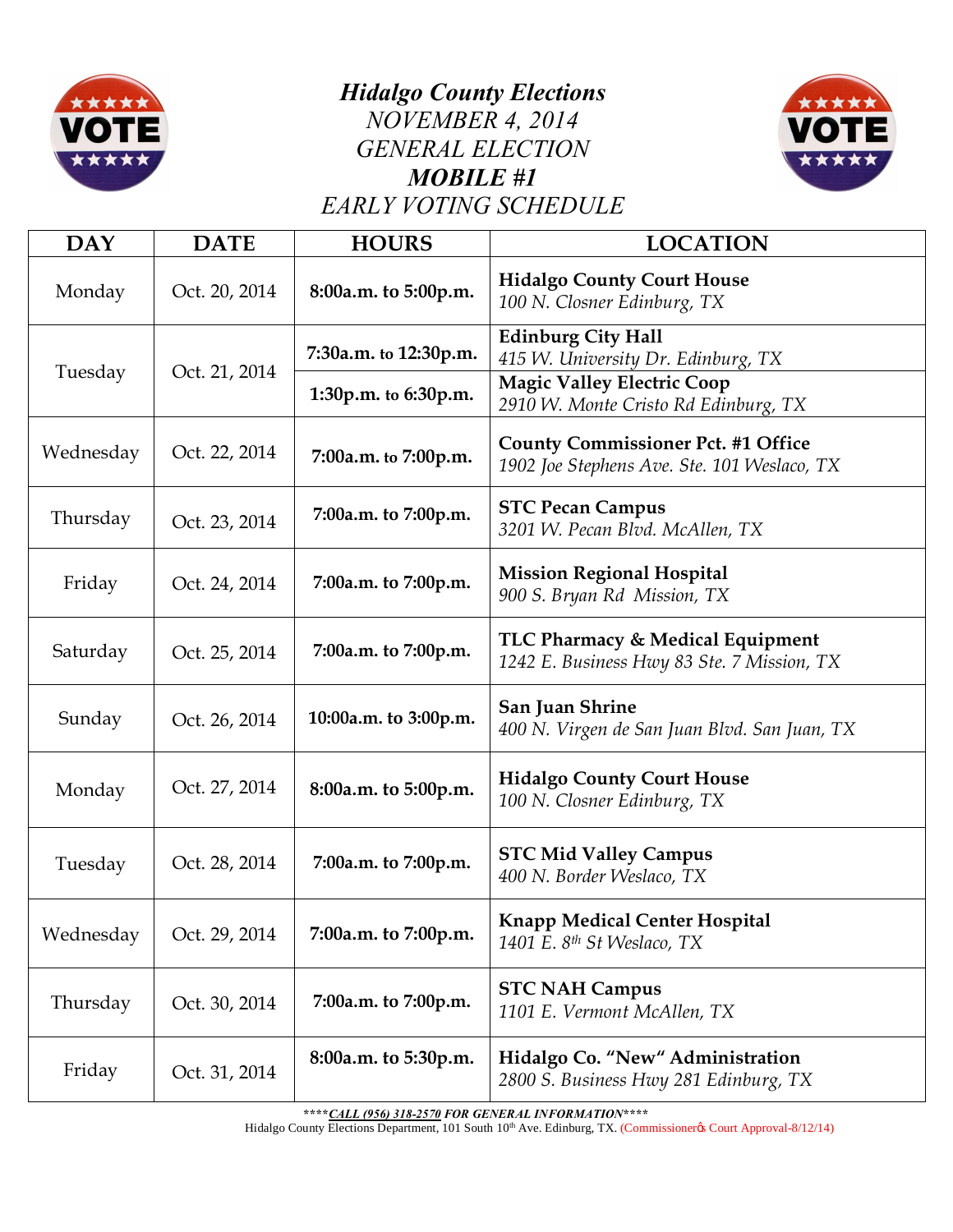

## *Hidalgo County Elections NOVEMBER 4, 2014 GENERAL ELECTION MOBILE #2 EARLY VOTING SCHEDULE*



| <b>DAY</b> | <b>DATE</b>   | <b>HOURS</b>          | <b>LOCATION</b>                                                                   |
|------------|---------------|-----------------------|-----------------------------------------------------------------------------------|
| Monday     | Oct. 20, 2014 | 7:00a.m. to 7:00p.m.  | <b>STC Pecan Campus</b><br>3201 W. Pecan McAllen, TX                              |
| Tuesday    | Oct. 21, 2014 | 7:00a.m. to 7:00p.m.  | <b>Knapp Medical Center Hospital</b><br>1401 E. 8th St Weslaco, TX                |
| Wednesday  | Oct. 22, 2014 | 7:00a.m. to 12:30p.m. | Ochoa's Pharmacy<br>1002 S. 10th Ave. Ste. A Edinburg, TX                         |
|            |               | 1:30p.m. to 7:00p.m.  | <b>Ochoa's Pharmacy</b><br>301 Conquest Edinburg, TX                              |
| Thursday   | Oct. 23, 2014 | 7:00a.m. to 12:30p.m. | Rio Grande Regional Hospital<br>101 E. Ridge Rd. McAllen, TX                      |
|            |               | 1:30p.m. to 6:30p.m.  | <b>McAllen Medical Center Hospital</b><br>301 W. Expressway 83 McAllen, TX        |
| Friday     | Oct. 24, 2014 | 7:00a.m. to 7:00p.m.  | <b>Lone Star National Bank</b><br>520 E. Nolana Ave. McAllen, TX                  |
| Saturday   | Oct. 25, 2014 | 7:00a.m. to 7:00p.m.  | Lee's Pharmacy North Store<br>5120 N. 10th St. McAllen, TX                        |
| Sunday     | Oct. 26, 2014 | 10:00a.m. to 3:00p.m. | <b>Our Lady of Sorrows</b><br>1108 W. Hackberry McAllen, TX                       |
|            | Oct. 27, 2014 | 7:30a.m. to 12:30p.m. | Co. Comm. Pct. #4 Office<br>1051 N. Doolittle Rd. Edinburg, TX                    |
| Monday     |               | 1:30p.m. to 7:00p.m.  | <b>Edinburg Regional/ Children's Hospital</b><br>1102 W. Trenton Rd. Edinburg, TX |
| Tuesday    | Oct. 28, 2014 | 7:00a.m. to 7:00p.m.  | <b>Mission Regional Hospital</b><br>900 S. Bryan Rd. Mission, TX                  |
| Wednesday  | Oct. 29, 2014 | 7:30a.m. to 12:30p.m. | Hidalgo County Health Dept.<br>1304 S. 25th Ave Edinburg, TX                      |
|            |               | 1:30p.m. to 6:30p.m.  | South Texas Behavioral Health<br>2102 W. Trenton Rd. Edinburg, TX                 |
| Thursday   | Oct. 30, 2014 | 7:30a.m. to 12:30p.m. | Co. Commissioner Pct. #2<br>300 W. Hall Acres Rd. Pharr, TX                       |
|            |               | 1:30p.m. to 7:00p.m.  | <b>IBC Bank</b><br>1 S. Broadway Street McAllen, TX                               |
| Friday     | Oct. 31, 2014 | 7:30a.m. to 12:30p.m. | <b>McAllen Heart Hospital</b><br>1900 S. "D" St. McAllen, TX                      |
|            |               | 2:00p.m. to 7:00p.m.  | <b>Cornerstone Regional Hospital</b><br>2302 Cornerstone Blvd. Edinburg, TX       |

**\*\*\*\****CALL (956) 318-2570 FOR GENERAL INFORMATION***\*\*\*\***

Hidalgo County Elections Department, 101 South 10<sup>th</sup> Ave. Edinburg, TX. (Commissioner & Court Approval-8/12/14)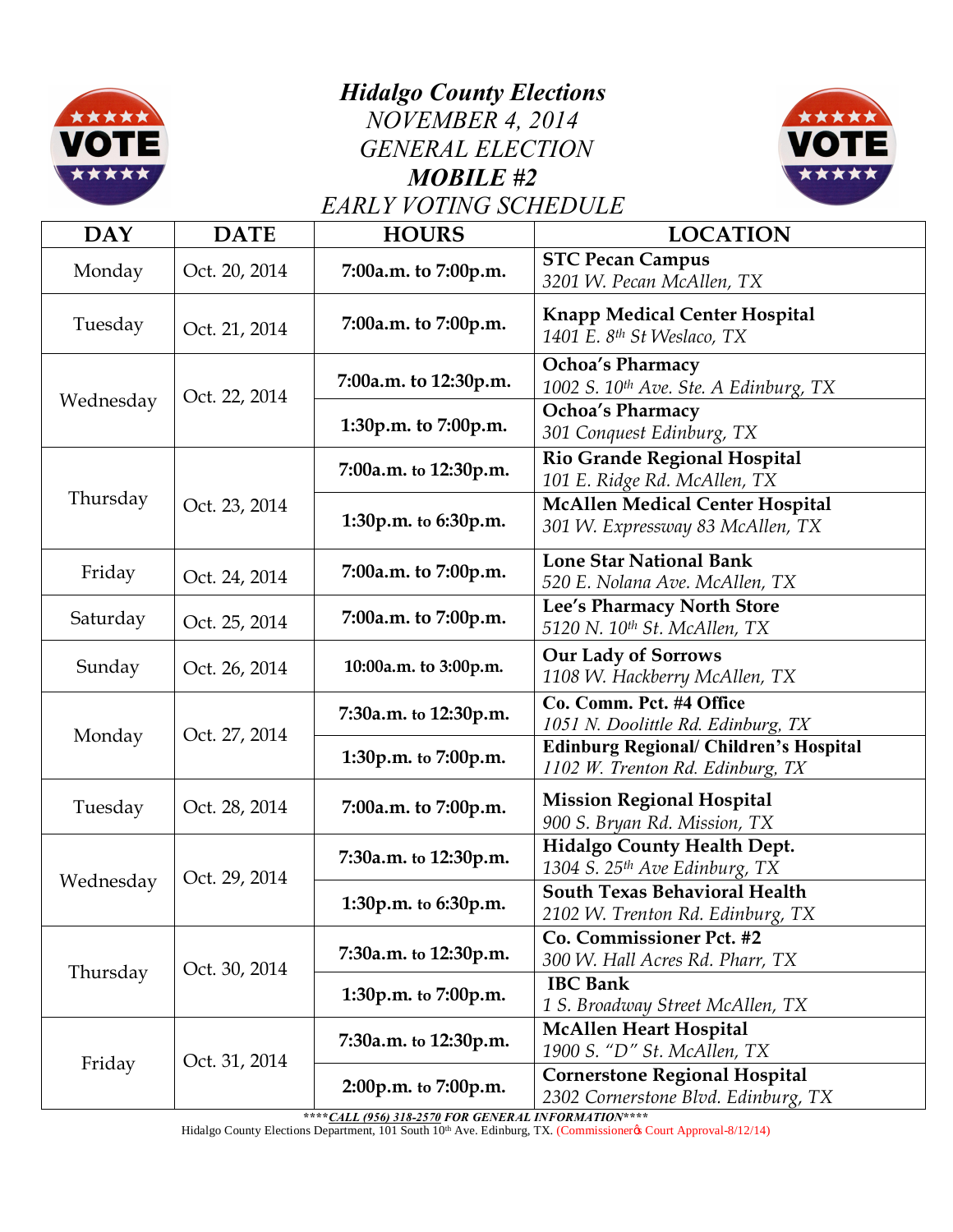

*Hidalgo County Elections*

*NOVEMBER 4, 2014 GENERAL ELECTION MOBILE #3 EARLY VOTING SCHEDULE*



| <b>DAY</b> | <b>DATE</b>   | <b>HOURS</b>          | <b>LOCATION</b>                                                   |
|------------|---------------|-----------------------|-------------------------------------------------------------------|
| Monday     | Oct. 20, 2014 | 7:00a.m. to 6:00p.m.  | <b>PSJA North High School</b><br>500 E. Nolana Loop Pharr, TX     |
| Tuesday    | Oct. 21, 2014 | 7:00a.m. to 6:00p.m.  | PSJA Memorial High School<br>800 S. Alamo Rd. Alamo, TX           |
| Wednesday  | Oct. 22, 2014 | 7:00a.m. to 6:00p.m.  | <b>PSJA High School</b><br>805 W. Ridge Rd. Pharr, TX             |
| Thursday   | Oct. 23, 2014 | 7:00a.m. to 12:00p.m. | <b>Robert Vela High School</b><br>801 E. Canton Edinburg, TX      |
|            |               | 1:00p.m. to 6:00p.m.  | <b>Edinburg High School</b><br>2600 E. Wisconsin Rd. Edinburg, TX |
| Friday     | Oct. 24, 2014 | 7:00a.m. to 6:00p.m.  | J Economedes High School<br>1414 N. Alamo Rd. Edinburg, TX        |
| Saturday   | Oct. 25, 2014 | 7:00a.m. to 7:00p.m.  | <b>Richard's Pharmacy</b><br>1112 E. Griffin Parkway Mission, TX  |
| Sunday     | Oct. 26, 2014 | 10:00a.m. to 3:00p.m. | San Juan Shrine<br>400 N. Virgen de San Juan Blvd. San Juan, TX   |
| Monday     | Oct. 27, 2014 | 7:00a.m. to 6:00p.m.  | <b>Edinburg North High School</b><br>3101 N. Closner Edinburg, TX |
| Tuesday    | Oct. 28, 2014 | 7:00a.m. to 6:00p.m.  | <b>McAllen High School</b><br>2021 La Vista Ave. McAllen, TX      |
| Wednesday  | Oct. 29, 2014 | 7:00a.m. to 6:00p.m.  | <b>Memorial High School</b><br>101 E. Hackberry McAllen, TX       |
| Thursday   | Oct. 30, 2014 | 7:00a.m. to 6:00p.m.  | Nikki Rowe High School<br>2101 N. Ware Rd. McAllen, TX            |
| Friday     | Oct. 31, 2014 | 7:00a.m. to 6:00p.m.  | <b>IDEA</b> Academy<br>505 Angelita Dr. Ste. 9 Weslaco, TX        |

**\*\*\*\****CALL (956) 318-2570 FOR GENERAL INFORMATION***\*\*\*\***

Hidalgo County Elections Department, 101 South 10<sup>th</sup> Ave. Edinburg, TX. (Commissionerys Court Approval-9/9/14)